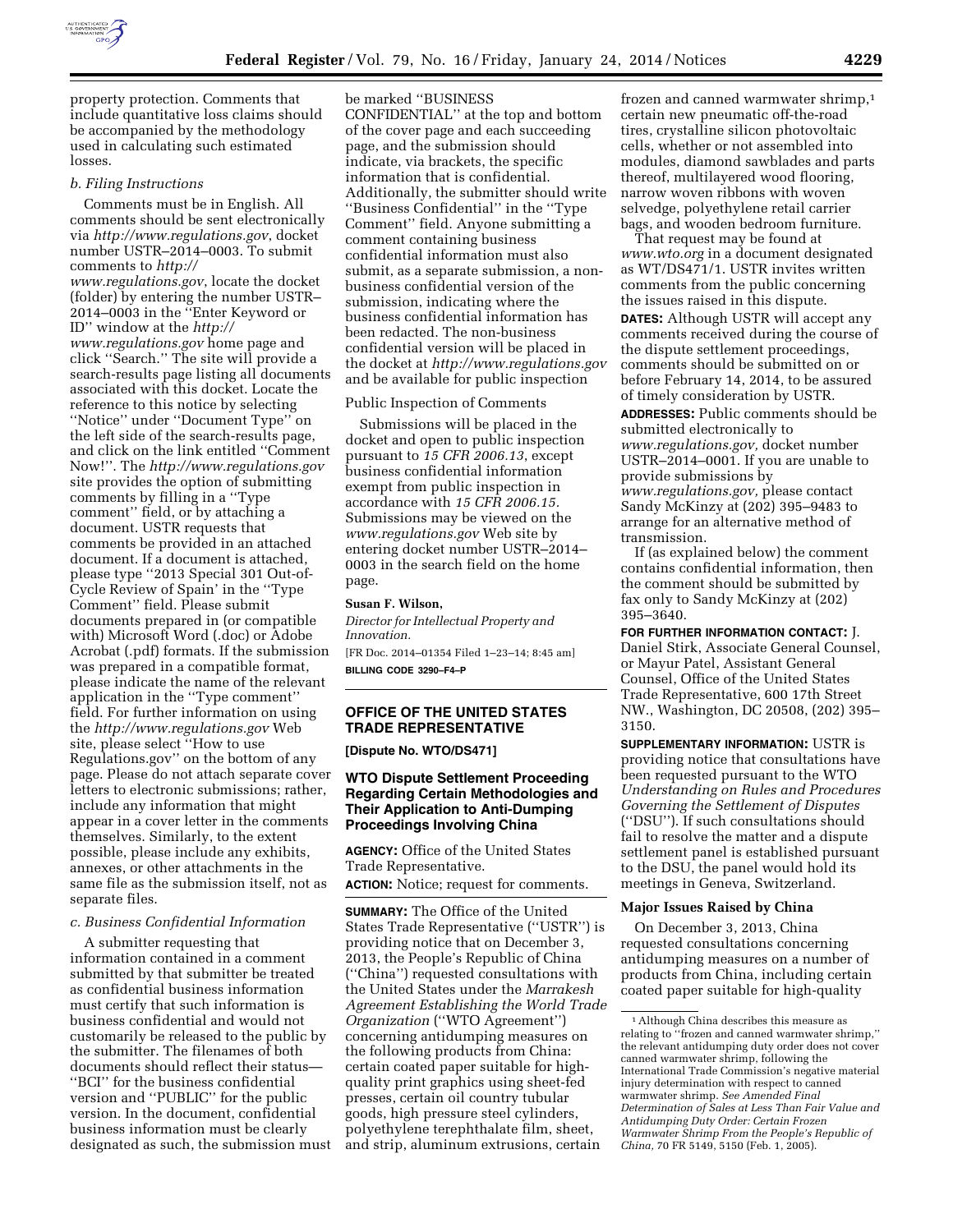print graphics using sheet-fed presses (coated paper), certain oil country tubular goods (OCTG), high pressure steel cylinders (steel cylinders), polyethylene terephthalate film, sheet, and strip (PET film), aluminum extrusions, certain frozen and canned warmwater shrimp (shrimp), certain new pneumatic off-the-road tires (tires), crystalline silicon photovoltaic cells, whether or not assembled into modules (solar cells), diamond sawblades and parts thereof (sawblades), multilayered wood flooring (flooring), narrow woven ribbons with woven selvedge (ribbons), polyethylene retail carrier bags (bags), and wooden bedroom furniture (furniture).

With respect to the antidumping measures on coated paper, OCTG, and steel cylinders, China challenges the application by the Department of Commerce (''Commerce'') in investigations of what China describes as a ''targeted dumping methodology'' and the use of ''zeroing'' in connection with the application of such methodology. China's challenge includes Commerce's final determinations in the antidumping investigations of these products, any modification, replacement, or amendment of such final determinations, and ''any closely connected, subsequent measures'' that involve the ''targeted dumping methodology.''

With respect to the antidumping measure on PET film, China challenges Commerce's application in an administrative review of what China describes as a ''targeted dumping methodology'' and the use of ''zeroing'' in connection with the application of such methodology. China's challenge includes Commerce's final determination in the antidumping duty administrative review of PET film, any modification, replacement, or amendment of such final determination, and ''any closely connected, subsequent measures'' that involve the ''targeted dumping methodology.''

With respect to the antidumping measures on aluminum extrusions, coated paper, shrimp, tires, OCTG, solar cells, sawblades, steel cylinders, wood flooring, ribbons, bags, PET film, and furniture, China challenges Commerce's application in investigations and administrative reviews of what China describes as a ''single rate presumption for non-market economies.'' China's challenge includes Commerce's final determinations, any modification, replacement, or amendment of such final determinations, and ''any closely connected, subsequent measures'' that involve the application of the ''single

rate presumption.'' China also challenges the ''single rate presumption" "as such," and alleges that it has been consistently applied pursuant to the regulation set forth in 19 CFR 351.107(d), Import Administration Policy Bulletin Number 05.1 of 5 April 2005, and the Import Administration Antidumping Manual, 2009, Chapter 10.

With respect to the antidumping measures on aluminum extrusions, coated paper, shrimp, tires, OCTG, solar cells, sawblades, steel cylinders, wood flooring, ribbons, bags, PET film, and furniture, China challenges Commerce's application in investigations and administrative reviews of what China describes as a ''NME-wide methodology,'' which includes as ''features'' the ''failure to request information,'' the ''failure to provide rights of defense,'' and the ''recourse to facts available.'' China's challenge includes Commerce's final determinations, any modification, replacement, or amendment of such final determinations, and ''any closely connected, subsequent measures'' that involve the application of the ''NMEwide methodology.''

Finally, with respect to the antidumping measures on aluminum extrusions, coated paper, shrimp, tires, OCTG, solar cells, sawblades, steel cylinders, wood flooring, ribbons, bags, PET film, and furniture, China challenges Commerce's application in investigations and administrative reviews of what China describes as ''adverse facts available.'' China's challenge includes Commerce's final determinations, any modification, replacement, or amendment of such final determinations, and ''any closely connected, subsequent measures'' that involve the application of the ''NMEwide methodology.'' China also challenges the use of ''adverse facts available'' ''as such,'' and alleges that it has been consistently applied pursuant to section 776(b) of the Tariff Act of 1930, codified at 19 U.S.C. 1677e(b) and regulations set forth in 19 CFR 351.308.

China alleges inconsistencies with Articles 2.4.2, 6.1, 6.8, 6.10, 9.2, 9.3, 9.4, and Annex II of the AD Agreement and Article VI:2 of the *General Agreement on Tariffs and Trade 1994.* 

#### **Public Comment: Requirements for Submissions**

Interested persons are invited to submit written comments concerning the issues raised in this dispute. Persons may submit public comments electronically to *[www.regulations.gov](http://www.regulations.gov)*  docket number USTR–2014–0001. If you are unable to provide submissions by *[www.regulations.gov,](http://www.regulations.gov)* please contact

Sandy McKinzy at (202) 395–9483 to arrange for an alternative method of transmission.

To submit comments via *[www.regulations.gov,](http://www.regulations.gov)* enter docket number USTR–2014–0001 on the home page and click ''search''. The site will provide a search-results page listing all documents associated with this docket. Find a reference to this notice by selecting ''Notice'' under ''Document Type'' on the left side of the searchresults page, and click on the link entitled ''Submit a Comment.'' (For further information on using the *[www.regulations.gov](http://www.regulations.gov)* Web site, please consult the resources provided on the Web site by clicking on ''How to Use This Site'' on the left side of the home page.)

The *[www.regulations.gov](http://www.regulations.gov)* Web site allows users to provide comments by filling in a ''Type Comments'' field, or by attaching a document using an ''Upload File'' field. It is expected that most comments will be provided in an attached document. If a document is attached, it is sufficient to type ''See attached'' in the ''Type Comments'' field.

A person requesting that information contained in a comment that he/she submitted be treated as confidential business information must certify that such information is business confidential and would not customarily be released to the public by the submitter. Confidential business information must be clearly designated as such and the submission must be marked ''BUSINESS CONFIDENTIAL'' at the top and bottom of the cover page and each succeeding page. Any comment containing business confidential information must be submitted by fax to Sandy McKinzy at (202) 395–3640. A non-confidential summary of the confidential information must be submitted to *[www.regulations.gov.](http://www.regulations.gov)* The nonconfidential summary will be placed in the docket and will be open to public inspection.

USTR may determine that information or advice contained in a comment submitted, other than business confidential information, is confidential in accordance with Section 135(g)(2) of the Trade Act of 1974 (19 U.S.C. 2155(g)(2)). If the submitter believes that information or advice may qualify as such, the submitter—

(1) Must clearly so designate the information or advice;

(2) Must clearly mark the material as ''SUBMITTED IN CONFIDENCE'' at the top and bottom of the cover page and each succeeding page; and